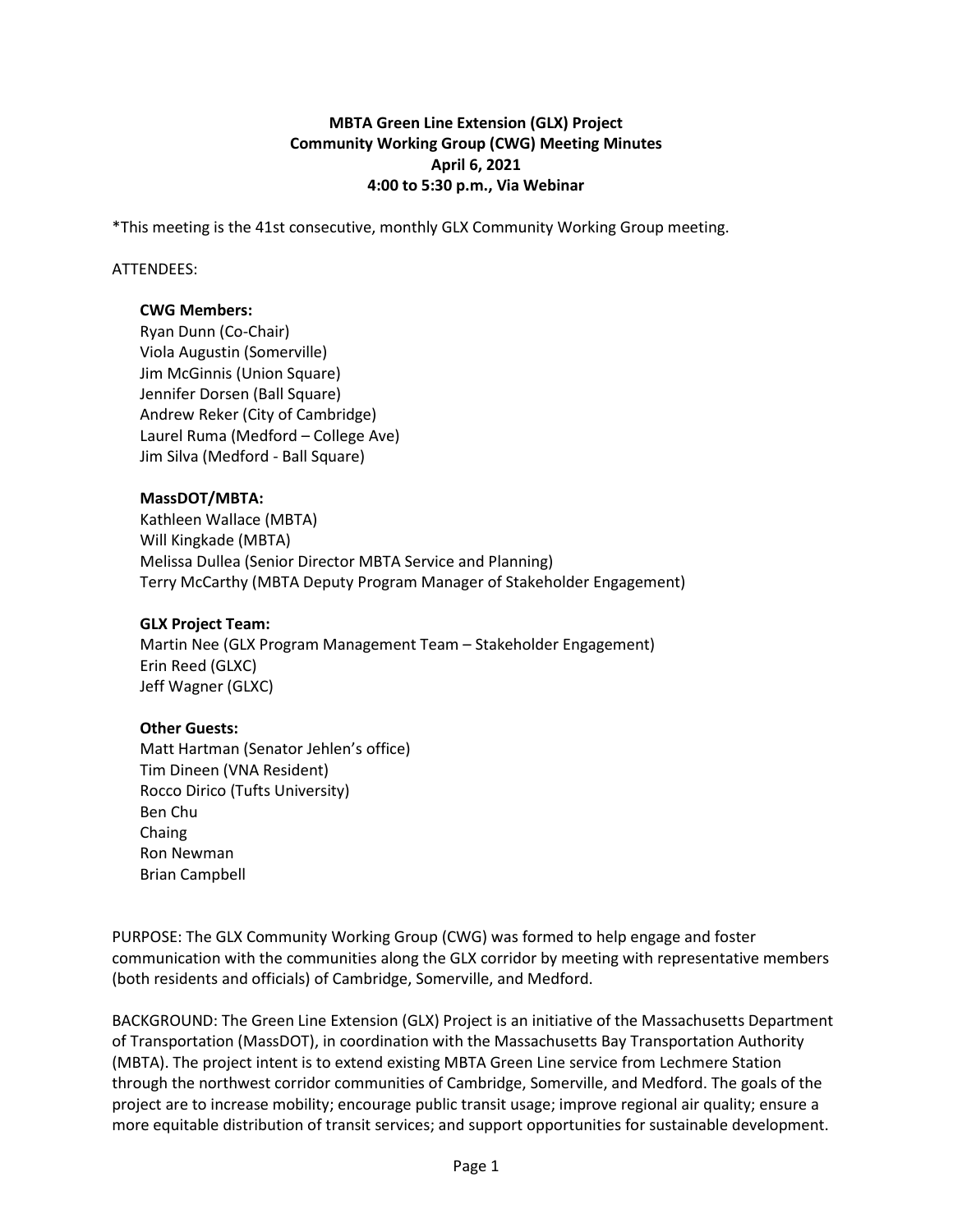Terry McCarthy opened the meeting and welcomed everyone. He proceeded to present the Safety Moment on Rideshare safety. He followed with a brief update on MBTA Restoration Services. Melissa Dullea (MBTA Bus Operations) commented in on summer schedules for buses and subway. Red, Orange, and Blue schedules will be close to restore service at 100 percent. Green Line is expected to be less. Buses are expected to get back to 80 to 90 percent of Pre-COVID-19 service hours by summer and 94 percent by fall.

Will Kingkade, MBTA Deputy Director, Automatic Fare Collection, and Kathleen Wallace, MBTA Deputy Director of Maintenance and Operations, Automatic Fare Collection, presented insight on expected fare collection protocols that will be in place when GLX begins revenue service.

- What changes will look like when GLX comes online. New ticket vending machines are expected to be deployed for GLX. These machines will be in full service and will accept all types of fare. Of note, the machines are lower in height to conform with ADA requirements.
- Magnetic tickets in use today will be updated to chips and will become trackable for data collection purposes (not personally trackable).
- Fare validation and deduction is expected to be rolled out with GLX. A one-device solution is expected to be available at all Green Line stations.
- Contactless cards will be used.
- Question from Laurel Ruma. Will there be more than one device at each station in case one goes down? Yes, there will be between 2 and 4 ticket vending machines at each station.
- Andy Reker asked, will there be fare gates at Lechmere Station? Answer: No fare gates will be used at any Green Line stations. How then will customers show that they've paid their fare? By then everyone will be on a chip-based card which is tappable. The plan is to have everyone on this new system by the time GLX opens.
- Terry McCarthy mentioned you will also be able to purchase tickets at convenience stores, etc.

Jeff Wagner provided and in-depth construction update.

- One of the changes in the field is there will be far less commuter rail outages available to the extent they have been going forward. This will make the work zones more congested and less efficient due to more elaborate safety requirements. GLXC will be adapting to these new conditions as they push to complete the zones for Revenue Service.
- School Street Bridge received steel spans on February 25. Utility work is ongoing.
- Medford Street Bridge received steel spans on March 18. Deck construction is underway.
- Gilman Square station elevator shaft has been erected at the Community Path / Somerville High School Entrance.
- Viaducts are being completed rapidly. The viaduct between Lechmere Station and the Red Bridge area has received waterproofing and ballast and track will follow. Tracks have been installed on most viaducts at this point.
- Rail placement on the Medford Line continues at a rapid pace. Track and systems work is at its peak at this point.
- Systems work has begun in some areas. At Union Square feeder cables are being fed onto poles for eventual catenary power.
- Three of 9 Central Instrument Houses (CIHs), also known as Signal Bungalows are in place and work has begun on the interiors. The rest will be installed in the next few months. Every wire has to be tested, commissioned, and function correctly for a period of months before it can put into service.
- Overhead Catenary System poles are going in rapidly. More than 603 pole foundations have been drilled.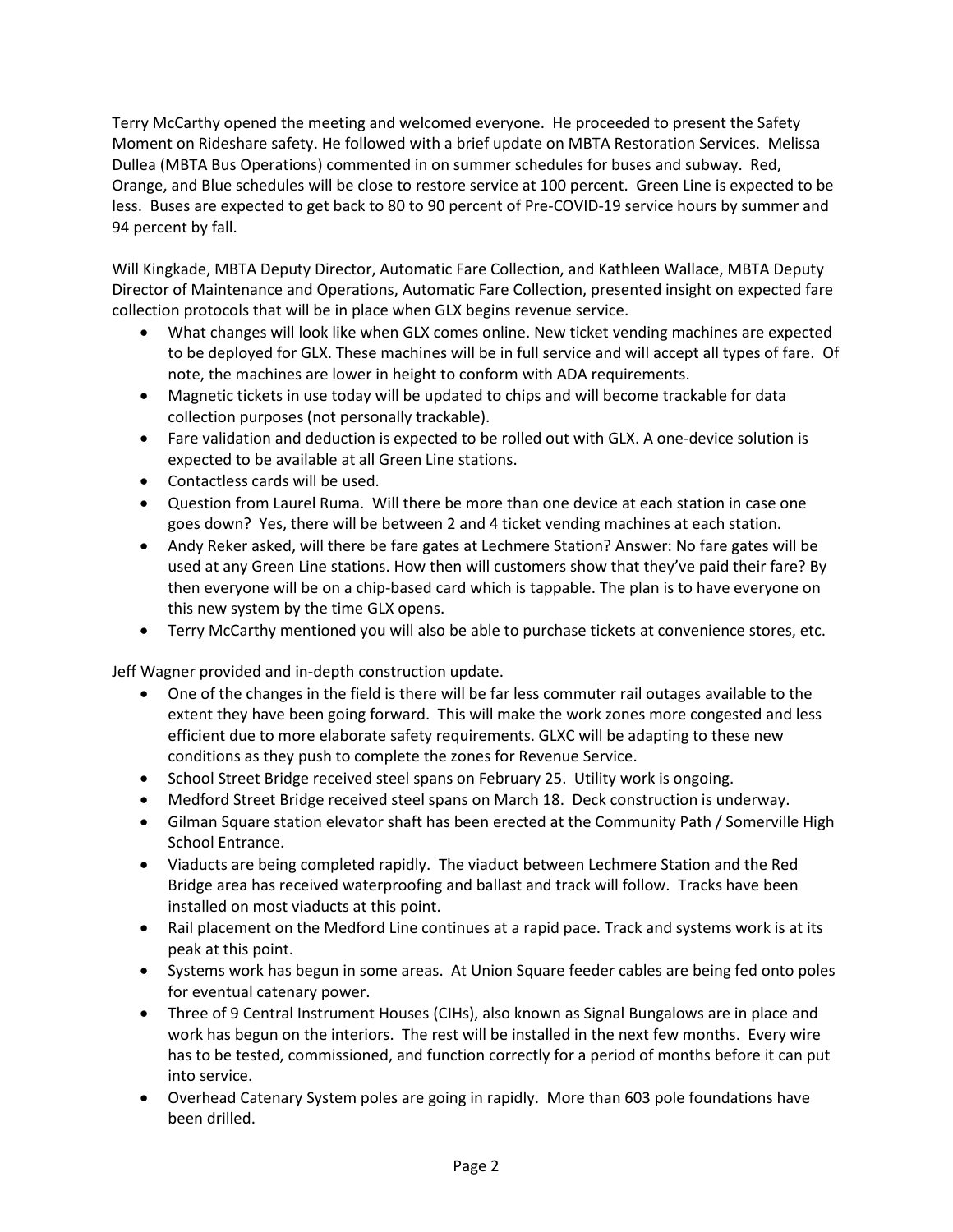- Station construction continues at all 7 stations. Steel canopies are visible at various levels of completion at Lechmere, Union Square, East Somerville, Gilman Square, Magoun Square, and Ball Square.
- Bridge Progress: Medford, School, and Lowell Street Bridges advancing rapidly. At Cedar Street, the alterations are complete.
- At the Vehicle Maintenance Facility (VMF), the exterior is essentially complete. Interior electrical and mechanical work is near completion, and track work in the yard is in its final stages.
- Retaining walls are being completed based on their affect on critical path. McGrath Highway, North of Walnut, and Medford/Tufts Station are the hot spots for retaining wall work.
- The Community Path Viaduct is advancing smoothly. Concrete has been placed on the ramp near Brickbottom. Rebar work is underway and concrete deck pours are expected soon.
- The GLX hotline has received 1,784 inquiries with 1,685 closed out. The project received 43 inquiries in March.
- The GLX Community Connections Team had its best response ever in support of Project Soup. 335 pounds of food and 965 personal care products were delivered to the group on April 1, 2021.
- The Lechmere Station Artwork has begun at the North Headhouse. Randal Thurston's work is being installed which is very visible already!

Question & Answer

- Ron Newman asked when revenue service will begin. Terry explained that GLX is pushing for end of 2021 for revenue service. The testing and commissioning phase of the project will continue in the coming months and must be completed prior to trains going into service to ensure safety. Union Square is expected to be in service before the Medford Branch. The Community Path will open with revenue service.
- Laurel Ruma, will the project still need 6 months of testing before opening. Terry explained that testing has already begun. GLX is targeting end of year for revenue service. The project will provide precise dates as we get closer to completion.
- Laurel Ruma asked what is being done to ensure there are no derailments. Terry explained GLX is all brand-new track. The system will be extensively tested and conform to all safety codes and standards. GLX does not anticipate track problems.
- Jim McGinnis asked about the coordination with US2 in terms of access. Terry explained ADA access will be maintained for all customers at all times during US2 construction phases.
- Jim McGinnis asked how the East Cambridge Viaduct Rehabilitation project is going. Terry explained track is going in and communication cables are being run. GLX is coordinating closely with that project. GLX is expected to have a few new No. 9 vehicles at the VMF for testing and first responder training this summer.
- Andy Reker wanted to confirm there is more nighttime work. Will work on the East Cambridge Viaduct and Lechmere be at night? Jeff Wagner said most of that work is during the day because we don't run into the same track access issues as crews working along the commuter rail lines do. Once we get into testing you may see a lot of trolley activity at night. Terry explained as we get closer to completion, we will provide more updates on night work.
- Tim Dineen asked how they will get elevators into the shafts? Terry and Jeff assumed they would bring them in at track level. Jeff will get an update on this and let Tim know.
- Terry explained that weekend service will be returning to the Commuter Rail lines this spring and summer.